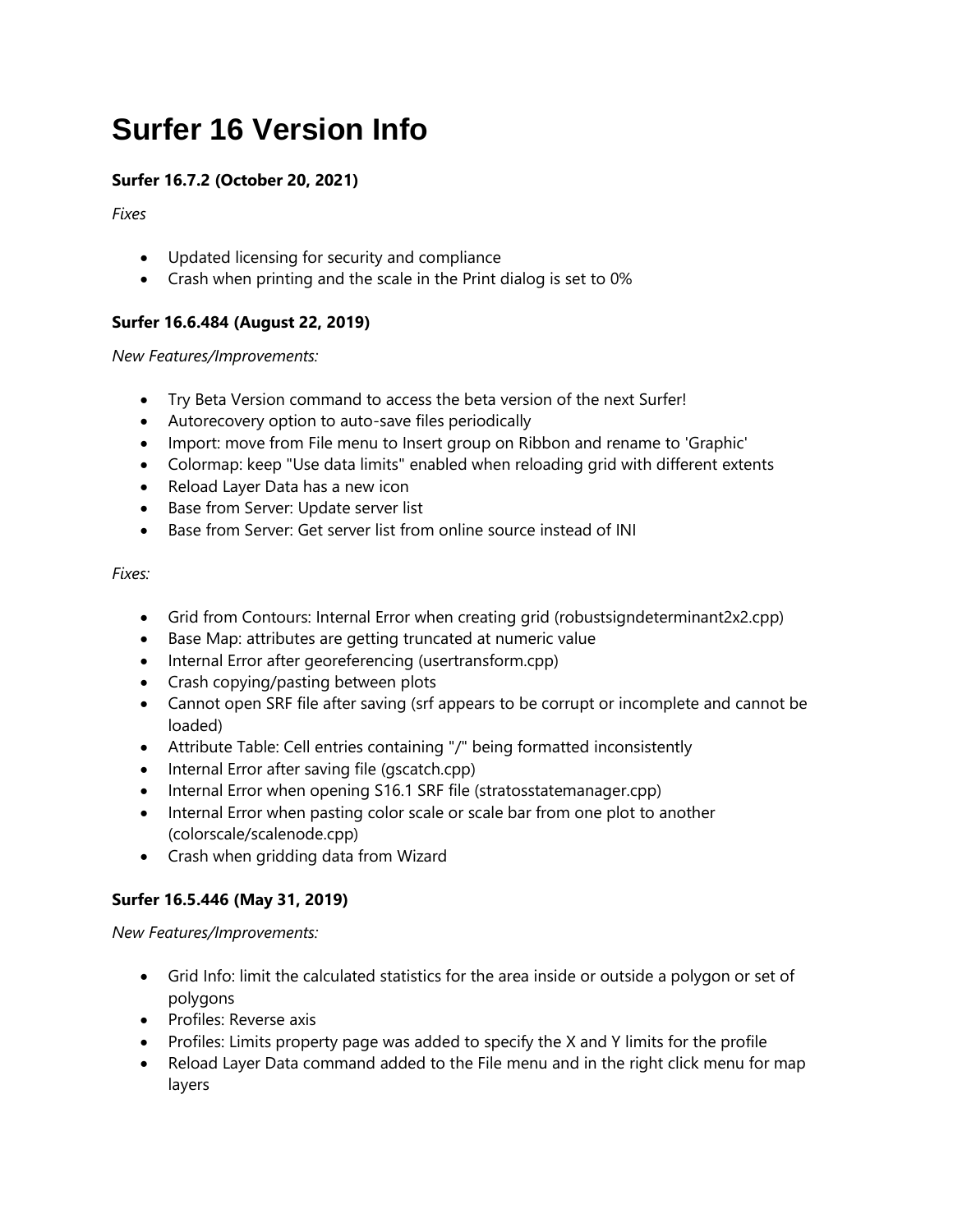## *Fixes:*

- Crash after pasting
- Crash after copying
- Base from Server: default timeout increased from 30 to 90 seconds
- Base from Server: WMS error "Remote server returned an error: (400) Bad request"
- Base from Server: WMS error "Unacceptable layer names"
- When data files contain very small values and were gridded, the resulting grids could contain invalid floating point data or generate a std exception error
- Export to vector format: new option to export with axis reversed (otherwise map is mirrored in X and labels upside down when axis is reversed)
- Internal Error when gridding data with Triangulation (grid.cpp)
- Internal Error when using Grid From Contours (lineintersection.cpp)
- Assign NoData was much slower than previous versions with very large polygons
- Assign NoData inside polygon was including/not including the correct nodes along the edges of the polygon

## **Surfer 16.4.426 (May 3, 2019)**

#### *New Features/Improvements:*

- Drop Shadow for text and drawing shapes
- Print preview
- FGDB Import (v10): Import Options dialog to select which layers to import
- Copy or duplicate layers with linked objects without getting a warning

#### *Fixes:*

- Internal Error in Colormap Editor when filling contours (colormapdlg.cpp)
- FGDB Import Options: Spatial limits were not applied
- Copy/Paste Format: some checkbox settings weren't copied/pasted
- Export Options dialog does not appear when exporting to ASCII formats from the worksheet
- Copying color scale does not copy the 'show max value' flag
- PDF Export: Rotated map frame is causing artifacts when exported to vPDF
- Image Export: Post map labels and points are randomly missing/cutoff
- Crash when opening worksheet (SurferCore.dll)
- Post map: reloading multisheet workbook doesn't prompt for sheet

## **Surfer 16.3.408 (April 5, 2019)**

*New Features/Improvements:*

- Export to SHP/DXF: Contour fill polygons are exported with Zmin as the 3D Z value and have the Zmin as an attribute
- Drawing: SHIFT snaps to nearest vertex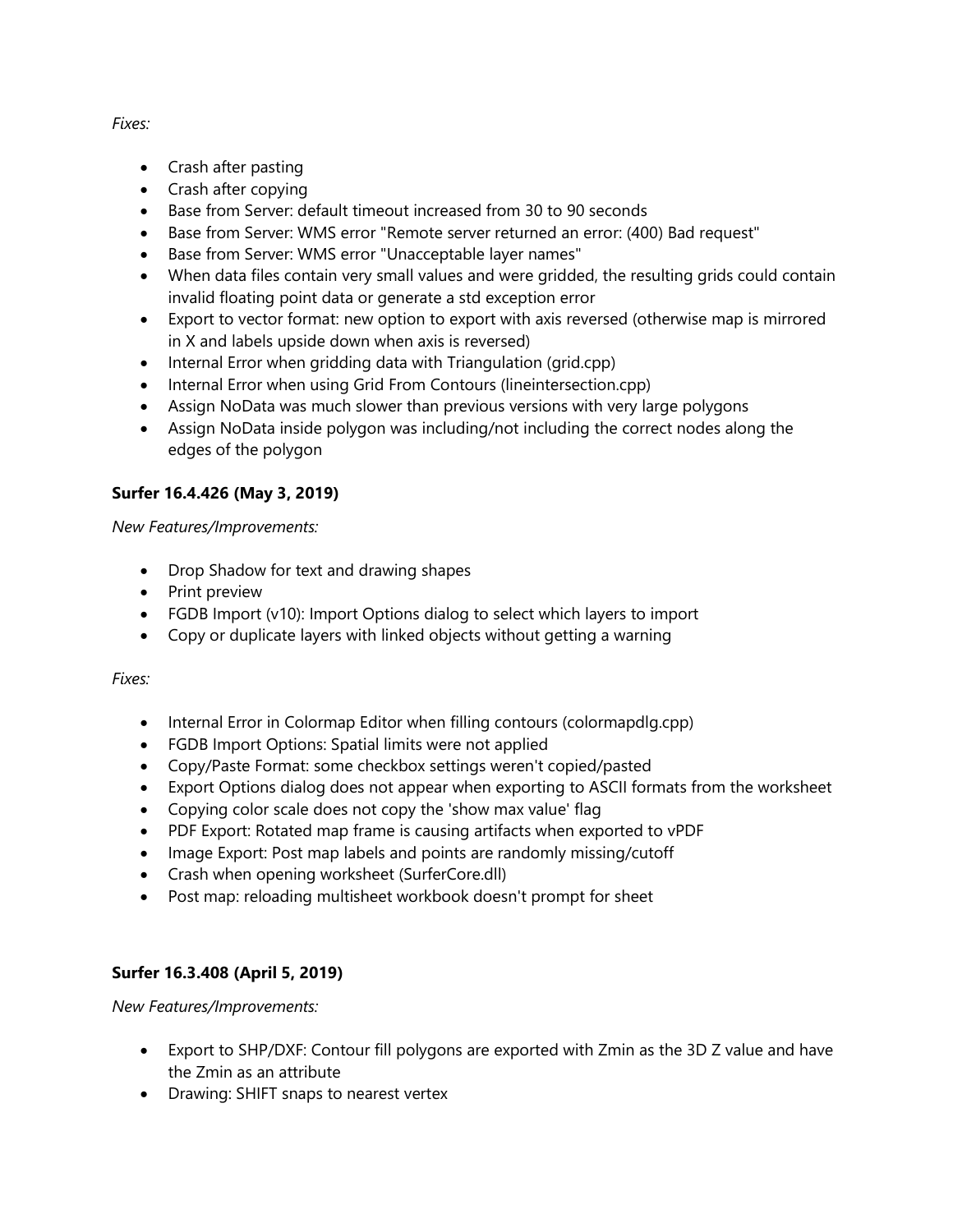- Colormap Editor: Edit the Presets drop down menu (add, remove and rearrange presets)
- Copy Format/Paste Format: Apply properties from one object onto another object of the same type
- Import grid-type TIF files as images in a base map
- Contour map color scale: Add label to the top of the color scale
- Post and Base maps: Show which sheet in an Excel workbook is used
- Base map: Drag and drop attribute labels
- Base from Server: Update NAIP server URL to new NAIP Plus location
- Added 5 more colors to the color palette

#### *Fixes:*

- Reflectance map missing when saving to S14 (and prior) SRF format
- 3D View: vector data points: symbols are much too large for lat/lon map
- Reflectance map duplicated when saving to S15 SRF and crash
- Crash when changing Z axis tick settings
- 3D View: Point Cloud doesn't update colors when Plot View Colormap is changed
- Error loading IMG file "Failed decoding raster data"
- Grids | New Variogram: Statistics dialog is not positioning the "Report" button correctly when dialog is resized.
- Point Cloud: Internal Error when trying to select points in a non-active map (pointcloudimpl.cpp)
- 3D View: Rendering stalls on 'Creating grid' message when displaying objects in large file
- Crash when gridding data through Grid Wizard (GridLibu.dll)
- 3D View: "Same as plot" sizing method does not work with Lat/Lon maps
- Error during Save: "Error opening file 'C:\...\Temp\gs[xxx].tmp': Access denied"
- Automation: encountered improper argument closing plot after saving

## **Surfer 16.2.375 (February 6, 2019)**

*New Features/Improvements:*

- Attribute Table: Add Query command in toolbar
- Attribute Table: Copy the entire table without having to hold down select button
- Attribute Table: Export to data file (e.g. CSV, DAT, TXT, XLSX)
- Attribute Table: Find/Replace
- Attribute Table: Make it easier to select and copy non-adjacent cells/rows
- Base Layer: Add the Query Objects and Open Attribute Table commands to the right-click context menu when in Edit mode
- Add the Duplicate and Move/Copy commands to the right-click context menu
- Export: Automatically use Map scaling source for export when base layer is in edit mode
- Increase the size of the text in Digitized Coordinates dialog when using a high resolution monitor
- Map Wizard: Make Browse its own button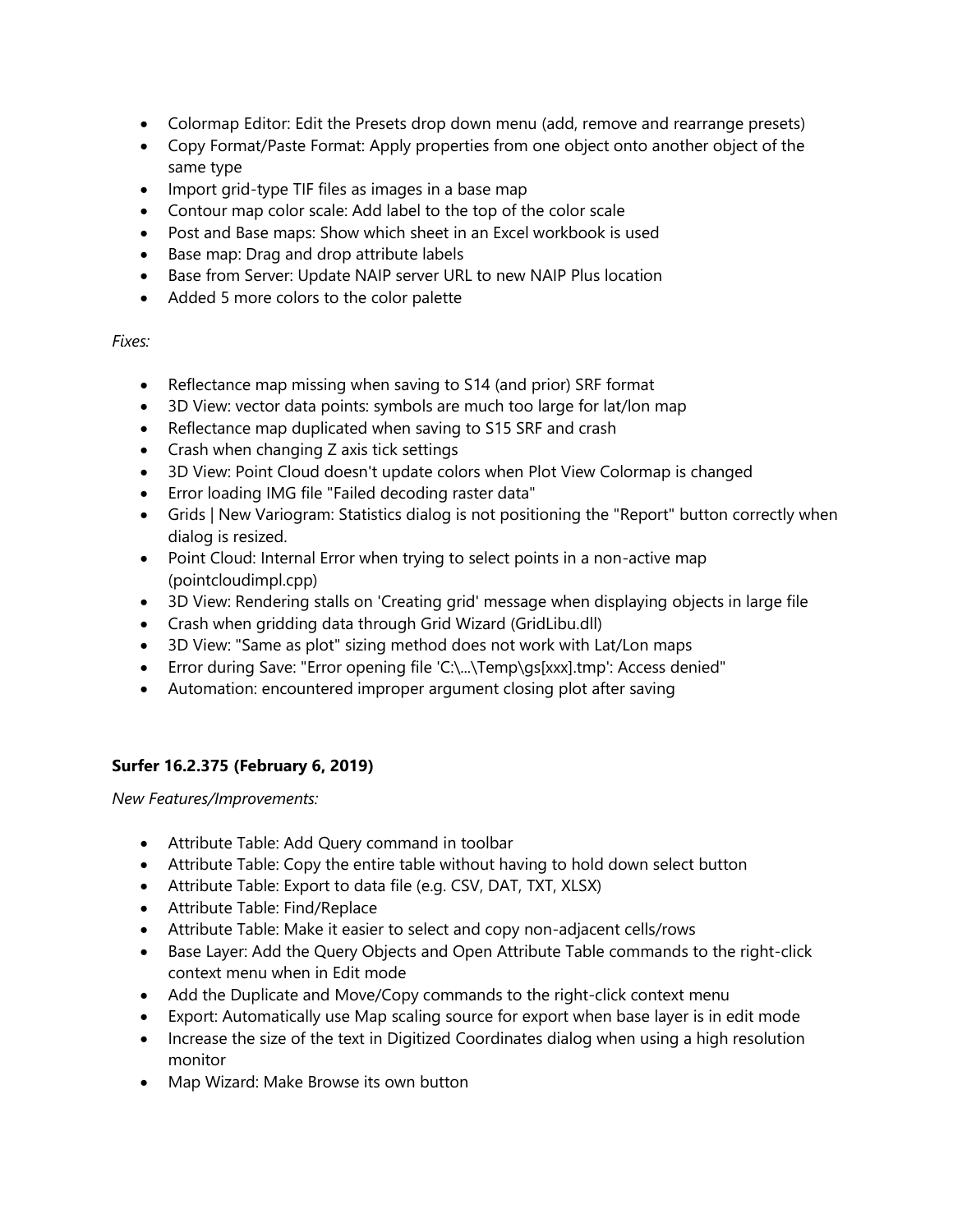Query dialog: Make modeless so you can access other commands/dialogs(e.g. the Attribute Table) when it is open

*Fixes:*

- Map Wizard: Choosing text columns for data files leaves you stuck on second dialog with no indication of what's wrong
- Internal Error when create 3D view (geometryconverter.cpp)
- Color Relief: Reflectance color data min/max goes to grid min/max when reload grid
- Internal Error when exporting to .raw file with the header size set to a non-zero number (bufferedfile.cpp)
- Watershed: Changing the grid and then Undo doesn't revert the Threshold value
- Watershed: Properties doesn't clear the Pour point file field if selected file is invalid
- Grid Editor: Improper Argument error when saving in ADF format
- Options: Rectangle must fully surround: Unchecked doesn't have any effect
- Internal Error in wksapi1.cpp (line 2512) attempting to import data past end

# **Surfer 16.1.350 (December 13, 2018)**

*New Features/Improvements:*

- Improvements in user interface display when using high resolution monitors (e.g. increase size of icons, reshape nodes, checkboxes, etc)
- JPG import: image is imported at original rotation after editing in an image editor
- Colormap Editor: Recalculate histogram based on specified Data min and max values
- 3D View: vertical exaggeration: adjust formatting so entire value can be displayed
- Hyperlink objects to a file or URL
- Attribute Table: copy and paste multiple attribute values from Excel into the Attribute Table
- Transform: add function SIGN(Arg)

*Fixes:*

- Color scale bar does not update when click Apply from Colormap Editor
- Grid from Contours: Doesn't show contour source when Browse
- Drawn objects: Changes to Fill properties do not immediately apply
- Internal Error when close the 3D view (propertymanager.cpp)
- Colormap Editor: Stretch says it's Equalize when it's not
- Internal Error when trying to create a 3D view (layernode.cpp)
- Crash when throwing "Too many pour points" error in watershed map
- Crash in grid contours dialog
- Crash when editing colors in the 3D View
- Crash with Grid from Contours
- Internal Error when selecting the Z column for Classed Post (databins.cpp)
- Internal Error in 3D view (statepresenter.cpp)
- Crash when selecting grid to use with Grid Mosaic